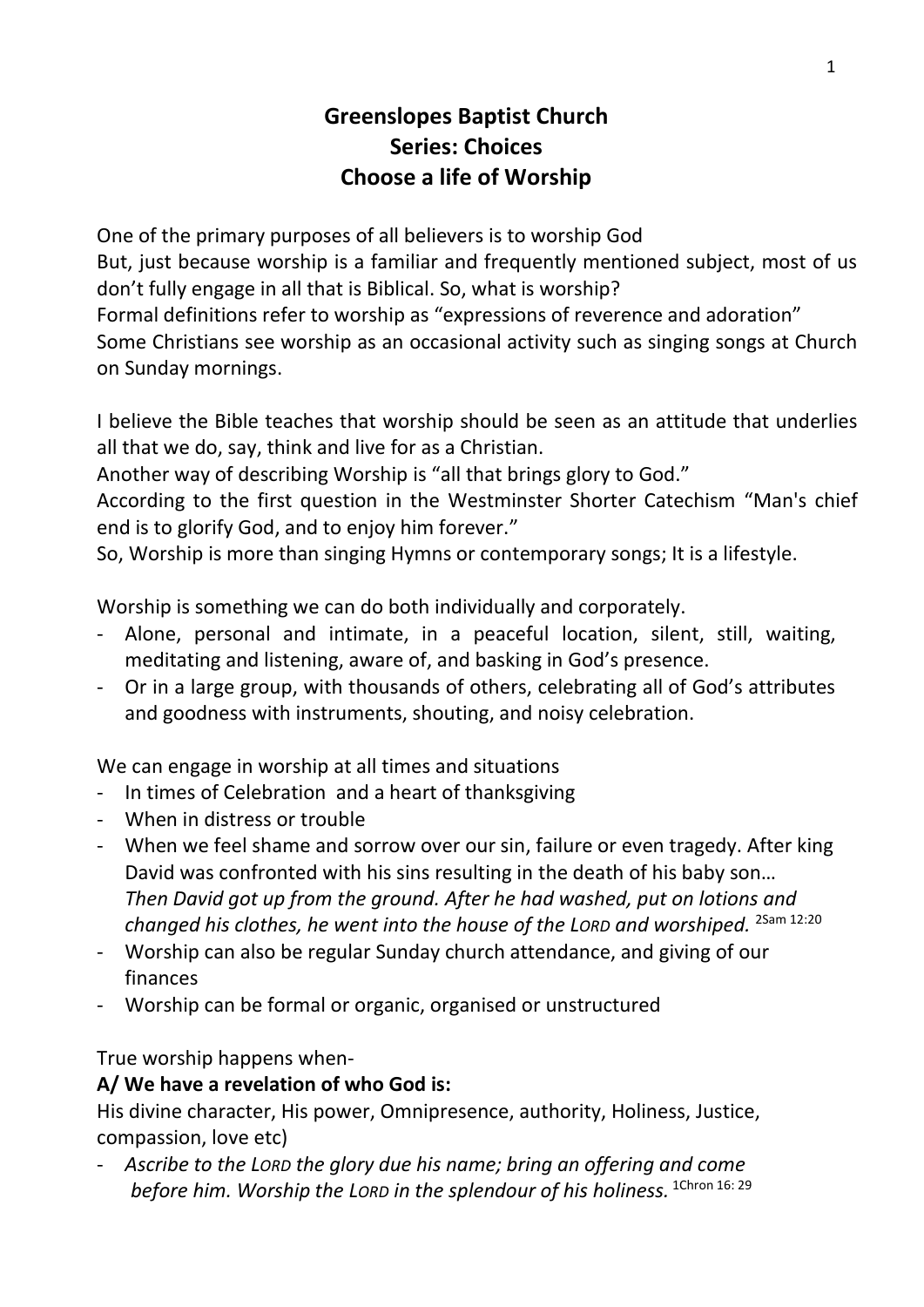- Phil 2: *<sup>9</sup> Therefore God exalted him to the highest place and gave him the name that is above every name, <sup>10</sup> that at the name of Jesus every knee should bow, in heaven and on earth and under the earth, <sup>11</sup> and every tongue acknowledge that Jesus Christ is Lord, to the glory of God the Father.*

### **B/ What God has done, what he does and will do:**

God's plan of salvation, His provision, care, love, protection, leading-He saves, forgives, provides, loves, protects, encourages, sustains, refreshes, disciplines, grows, and has a place prepared for us.

- *"You are worthy, our Lord and God, to receive glory and honour and power, for you created all things, and by your will they were created and have their being."* Rev 4:11
- *Oh, praise the greatness of our God! <sup>4</sup>He is the Rock, his works are perfect, and all his ways are just.* Deut 32: *<sup>3</sup>*

### **C/ Our response is expressed**

#### **There are many ways we can express worship Speaking phrases of adoration**

Eg Reciting Scripture, Liturgy, Creeds, statements of belief, poetry *I will extol the Lord at all times; his praise will always be on my lips*. Ps 34:1

#### **Shouting**

*Then my head will be exalted above the enemies who surround me; at his tabernacle will I sacrifice with shouts of joy; I will sing and make music to the Lord.* Ps 27:6

### **Singing**

*Sing praises to God, sing praises to our King, sing praises.*  Ps 47:6

### **Postures that express reverence or adoration**

Such as Bowing, kneeling, standing, sitting, dancing and leaping for joy, undignified exuberance

*Wearing a linen ephod, David was dancing before the LORD with all his might* <sup>2</sup> Sam 6: 14

*Therefore, since we are receiving a kingdom that cannot be shaken, let us be thankful, and so worship God acceptably with reverence and awe, for our "God is a consuming fire.* Heb 12: 28-29

### **With Musical accompaniments**

*Praise the Lord with the harp; make music to him on the ten stringed lyre. Sing to him a new song; play skilfully, and shout for joy.* Ps 33:2,3

### **Clapping**

*Clap your hands, all you nations; shout to God with cries of joy.* Ps 47:1

### **Hands Raised**

*I* will praise you as long as I live, and in your name I will lift up my hands. Ps 63:4 **Giving**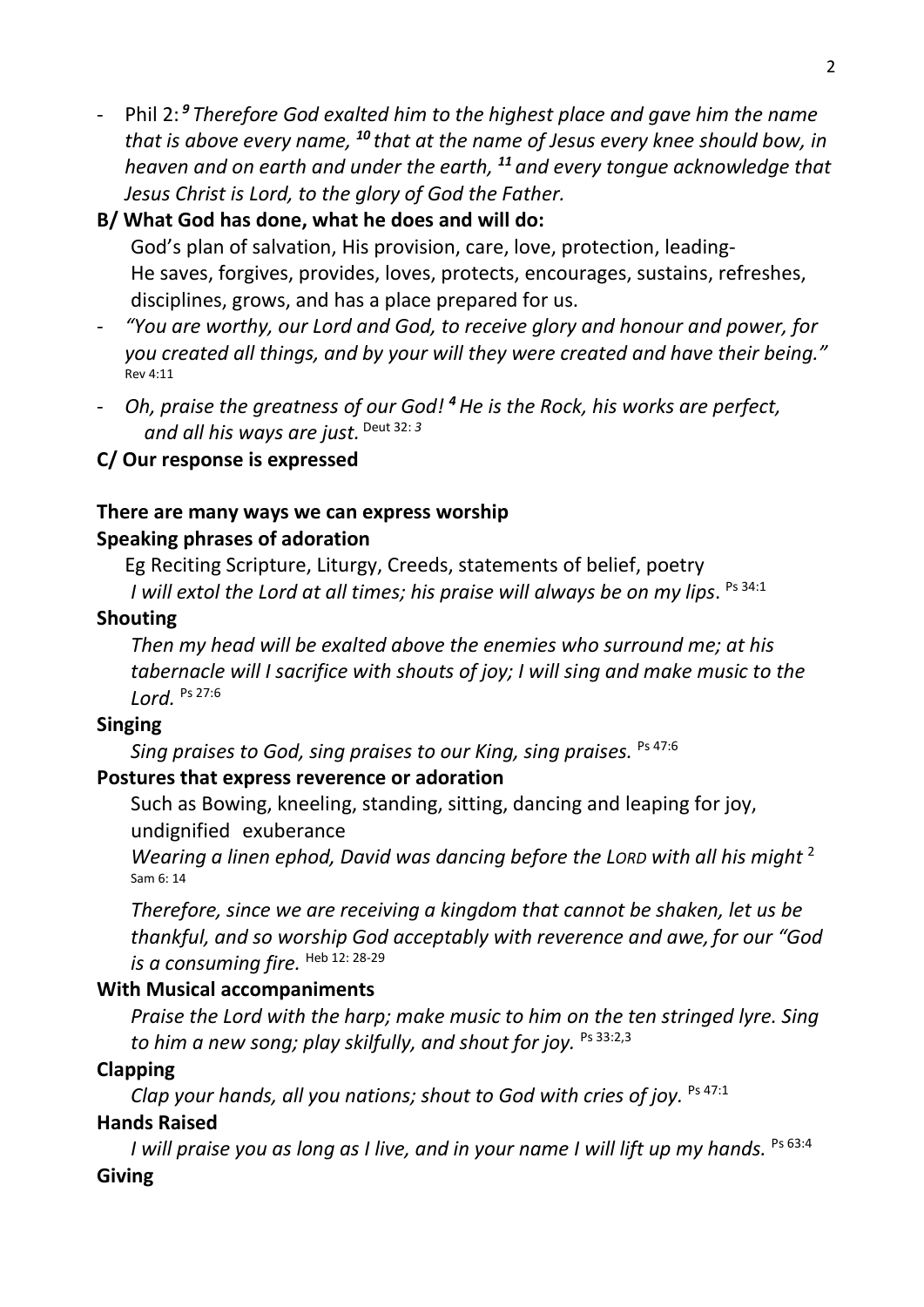*As the offering began, singing to the LORD began also, accompanied by trumpets and the instruments of David king of Israel. The whole assembly*  bowed in worship, while the musicians played and the trumpets sounded <sup>2Chr 29:</sup> 27-28

### **Acts of service**

### **Quiet reflection or "chatting" with God**

Eg Psalm 139

### **Why should we Worship?**

- o God doesn't change, even when we and our circumstances do.
- o He is always good and worthy of our praise and worship
- o Worship recalibrates our life
- o Worship renews our perspective
- o Worship refreshes our hope

## **Worship that Pleases God is:**

## **EXCLUSIVE**

*It is written: 'Worship the Lord your God and serve him only*. *Luke 4:8*

## **HONEST**

Hannah's deep anguish as she prayed for a child 1Sam 1:10-11

### **PURE AND SURRENDERED**

*Therefore, I urge you, brothers and sisters, in view of God's mercy, to offer your bodies as a living sacrifice, holy and pleasing to God—this is your true and*  proper worship. Rom 12:1

## **OBEDIENT**

Abraham considered obeying God's command to sacrifice Isaac as an act of worship Gen 22:5

## **INTIMATE**

Sharing our deepest desires, hurts, doubts, fears and hopes

*Give him things that are so raw and so honest that they wouldn't mean anything to anyone else. -Bill Johnson*

## **HUMBLE**

God opposes the proud but shows favour to the humble. Jam 4:6

## **COSTLY**

Giving to God when we don't have surplus The widow's who gave her last coins Mark 12:4

David refused to give an offering to God that did not cost him anything <sup>2Sam 24:24</sup>

*I need to take the pain of loss, confusion and disappointment and hold them really close to my heart and in that context, give God praise. In heaven, I won't have any confusion, pain, loss, disappointment, the only opportunity that I have in all of my existence to give Him an offering that cost me that is now. -Bill Johnson*

# **AT TIMES UNCOMFORTABLE**

Worshipping in ways that are Biblical but outside our comfort zone